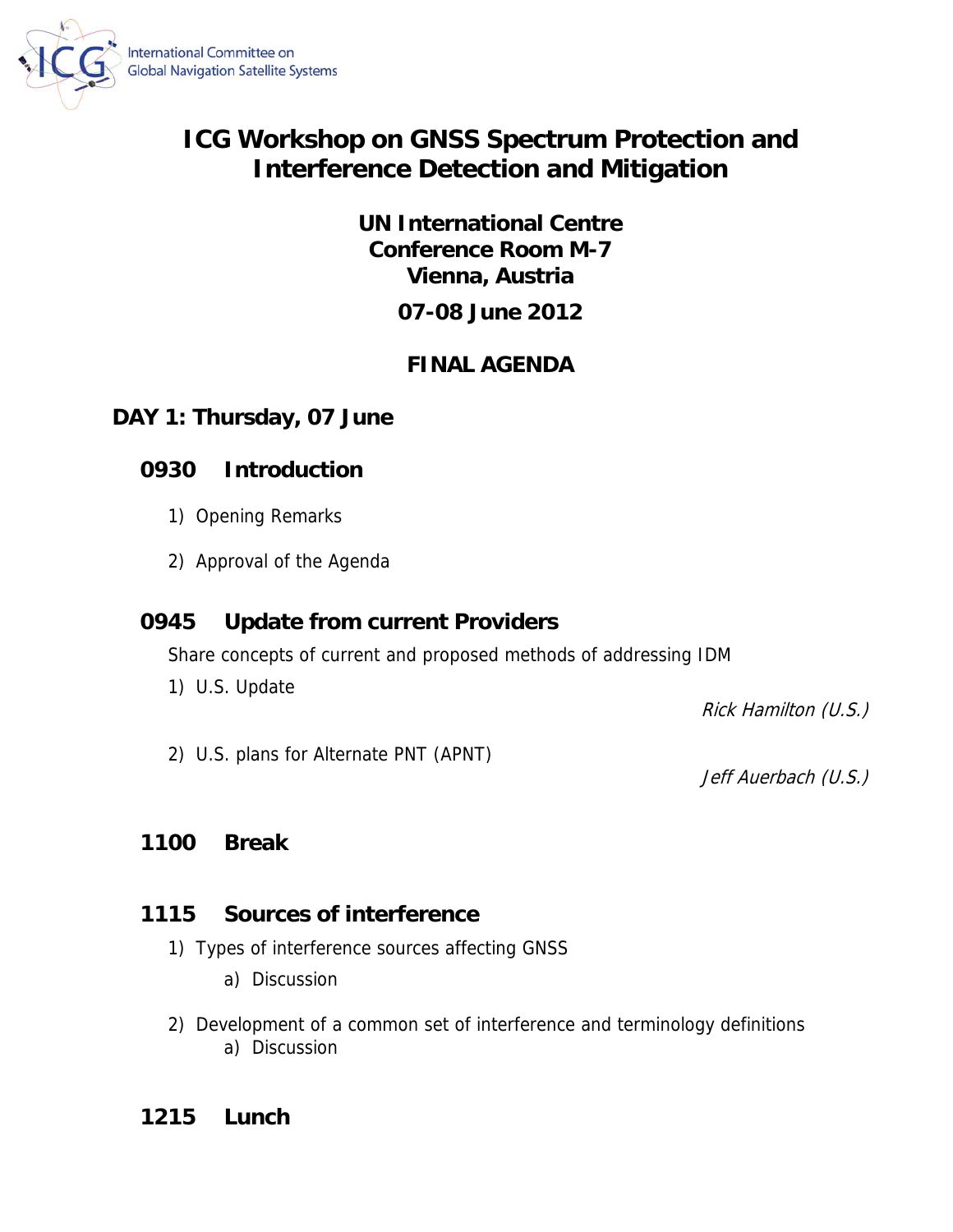#### **1330 Radionavigation Satellite Service (RNSS) Spectrum Protection Overview**

Focus on existing RNSS spectrum management regime relevant to GNSS interference and spectrum protection

1) U.S. Review of domestic spectrum protection laws and regulations related to **GNSS** 

Emil Cherian (U.S. FCC by teleconference)

2) Review of the International Telecommunications Union (ITU) provisions for global navigation satellite systems (GNSS) spectrum protection

Attila Matas (ITU)

3) Japan Spectrum Protection Overview

Yoshiaki SATO (Japan)

4) E.U. Spectrum Protection

Dominic Hayes (UK)

#### **DAY 2: Friday, 08 June**

## **0930 Current and future information sharing, dissemination, collaboration and standardization**

Identify opportunities for international collaboration/cooperation

- 1) Discussion about the framework for multi-GNSS IDM sharing, dissemination, collaboration and standardization
	- a) Research and Development of GNSS IDM and Suggestions for Sharing, Dissemination and Standardization of Interference Information ZHEN Weimin (China)
	- b) U.S. and International Collaboration

Hank Skalski (U.S.)

2) Discussion about future collaboration ideas